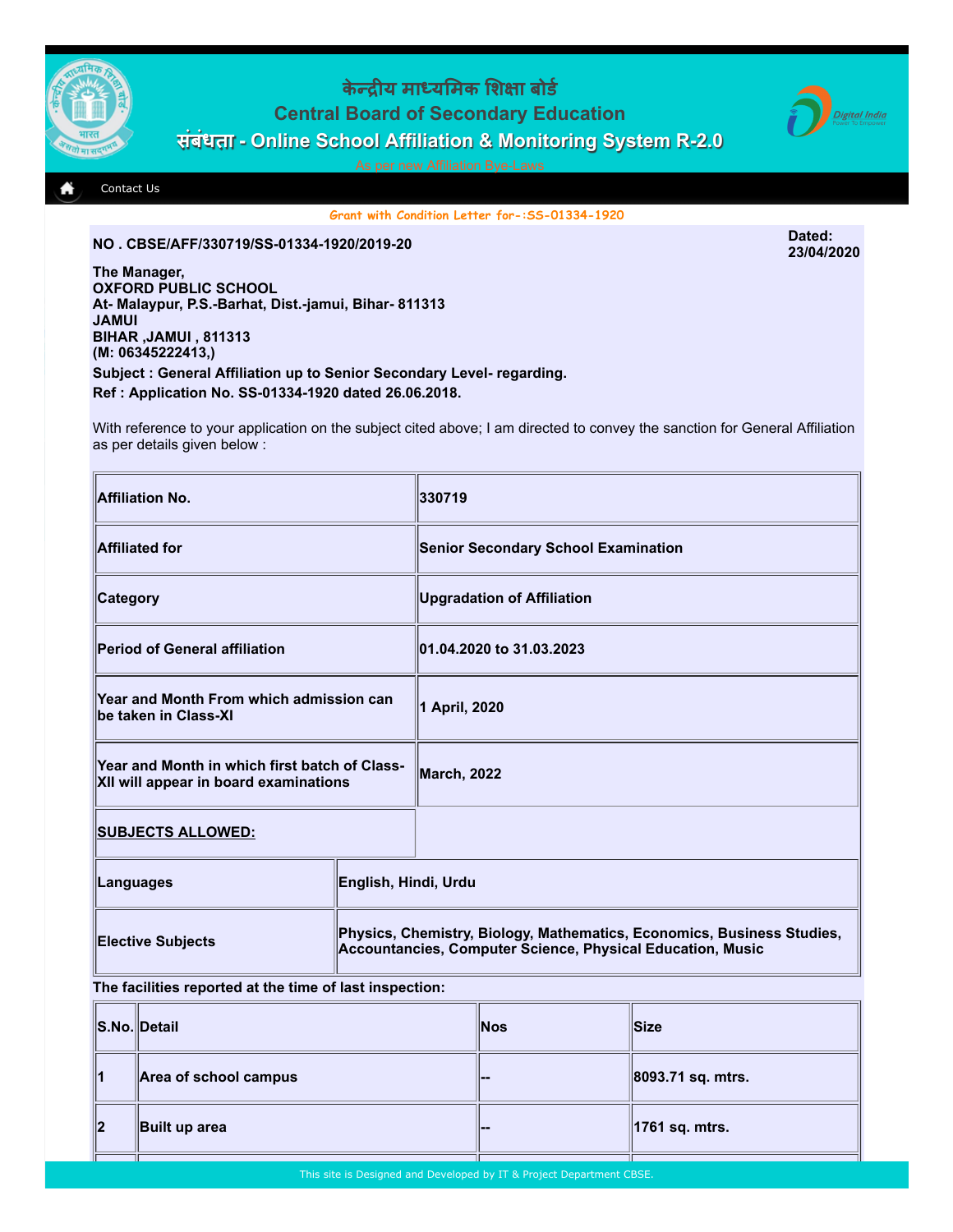| 4             | <b>Composite Science Lab</b>       |                                      |                         |
|---------------|------------------------------------|--------------------------------------|-------------------------|
| 15            | <b>Mathematics Lab</b>             | 01                                   | 20 x 20 sq. ft.         |
| 16            | Computer Lab                       | 01                                   | 30 x 25 sq. ft.         |
| 17            | <b>Biology Lab</b>                 | 01                                   | 30 x 25 sq. ft.         |
| $\parallel$ 8 | <b>Chemistry Lab</b>               | 01                                   | 30 x 25 sq. ft.         |
| ∥9            | <b>Physics Lab</b>                 | 01                                   | $ 30 \times 25$ sq. ft. |
| 10            | <b>Library rooms</b>               | 01                                   | 40 x 30 sq. ft.         |
| 11            | <b>Class rooms</b>                 | 26                                   | 25 x 20 sq. ft.         |
| 12            | <b>Class rooms</b>                 |                                      |                         |
| 13            | Name of society running the school | <b>SURESH SINHA MEMORIAL SOCIETY</b> |                         |

The above sanction is subject to fulfillment of following conditions:-

- 1. The school will follow the syllabus on the basis of curriculum prescribed by NCERT/CBSE for the Middle Classes. The school will follow syllabus and courses as per scheme of studies prescribed by the Board for Secondary/Sr. Secondary School Examination and changes made therein from time to time.
- 2. The school should go through the provision of Affiliation and Examination Bye Laws and keep a copy there of for reference purpose and also advised to visit CBSE websites / , http://cbseacademic.nic.in/ & http://cbse.nic.in/ for updates. The School is expected to see all circulars on these CBSE websites at least once every week.
- 3. The school shall submit their information through Online Affiliated School Information System (OASIS) as per details given in circular no. affiliation-06/2018 dated 24.04.2018. Link for OASIS is available on Board's website: www.cbse.nic.in.
- 4. The school will follow the RTE Act, 2009 and instructions issued thereon by the CBSE/Respective State /UT Govt. from time to time.
- 5. The school will enroll students proportionate to the facilities available in the school as prescribed in the Affiliation Bye-Laws of the Board which shall not in general exceed the optimum number as under :-

|                                                                          |       |                              | Campus area Enrolment No. of Sections (pre-primary to X) No. of Sections at Sr. Secondary (XI & XII) |  |
|--------------------------------------------------------------------------|-------|------------------------------|------------------------------------------------------------------------------------------------------|--|
| a) $\ $ 1.0 acre                                                         | 1250  | $\parallel$ 02 in each class | $\parallel$ 04 each in class XI and XII                                                              |  |
| b) 1.5 acre                                                              | 1875  | $\parallel$ 03 in each class | $\parallel$ 04 each in class XI and XII                                                              |  |
| c) $\ 2.0\right.$ acre                                                   | 12500 | $  04$ in each class         | $\parallel$ 04 each in class XI and XII                                                              |  |
| $\mathbb{R}$ , the contract of the contract of the contract $\mathbb{R}$ |       |                              |                                                                                                      |  |

d) the actual facilities in the school which shall be proportionate to the optimum number mentioned at (a), (b) School running on bigger campus of more than 02 acres, the number of students shall be restricted as per and (c) above.

- 6. The school will provide well equipped Laboratories, Library and other facilities as per norms of the Board. The relevant books as per the academic level of students shall be made available in the library.
- 7. The School should have at least one adequately equipped computer lab with a minimum of 10 computers and would ensure computer student ratio of 1:20 at least. Proper software along with facility of Broad Band connectivity with the feature of 'internet always on' from any service provider to be ensured.
- 8. The schools affiliated and running upto Senior Secondary Level will provide suitable facilities including the equipment in laboratories/workshops and games for classes XI and XII as per requirements laid down in rules.
- 9. The school will also abide by the conditions of Recognition/NOC prescribed by the State Government concerned.
- 10. The school is required to restrict the number of sections as per the infrastructure facilities available in the school as per rule 10.6 of Affiliation Bye-laws. The optimum number of students in a section of a class should not be more than 40 and number of students at middle, secondary and senior secondary level of the school shall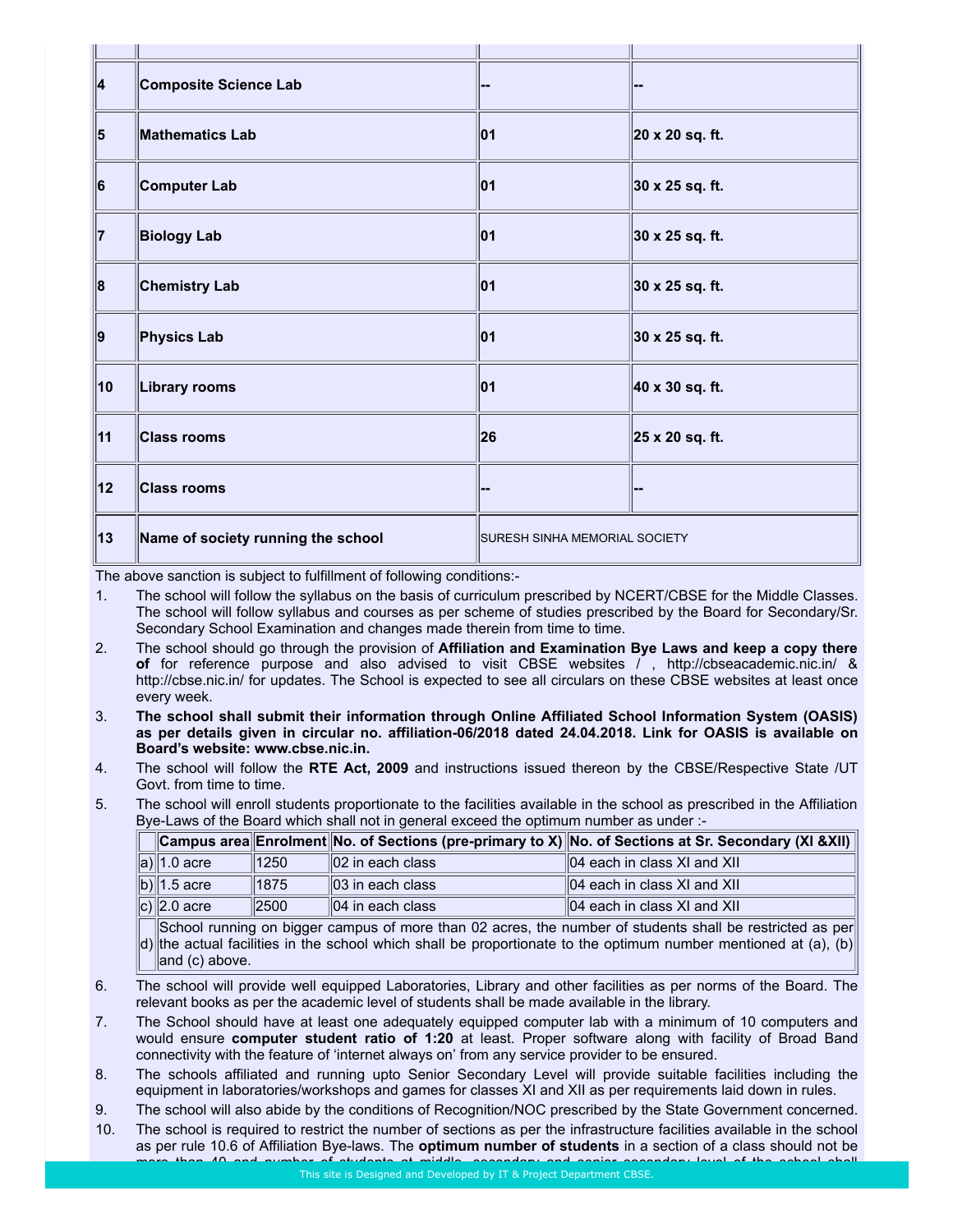- 11. The section teacher ratio of 1:1.5 is to be maintained to teach various subjects and school shall appoint qualified and trained teaching staff on regular basis as per provisions of Affiliation Bye Laws of the Board
- 12. The school and its records shall be open for inspection by an officer/official of the Board or an authorized representative of the Board/State Educational Department at any time and the school shall furnish information as may be asked for by the Board/State Government from time to time.
- 13. As per Rule 13.3 and 13.3 (i), the school shall supply information and returns called for by the Board/State/ Central Government/Local Authority within the prescribed time given for its furnishing to the authority concerned and the school should prepare its annual report containing comprehensive information including name, address postal and e-mail, telephone numbers, affiliation status, period of General affiliation, details of infrastructures, details of teachers, number of students and status of fulfillment of norms of affiliation Bye-Laws and upload same on the school's website before 15th September of every year.
- 14. The accounts should be audited and certified by a Chartered Accountant and proper accounts statements should be prepared in the name of school, as per rules.
- 15. The school will strictly adhere with all rules regarding safety of students including Fire fighting and Transportation, etc. Further, school will provide adequate facilities for potable drinking water and clean healthy and hygienic toilets with washing facilities for boys and girls separately in proportion to the number of students.
- 16. Teachers are to be educated to avoid Corporal Punishment i.e. rule no. 44.1 (d & e).
- 17. As per rule no. 8.2 and 13.11, facilities for physically challenged student(s) should be adequately provided and every school shall promote inclusion of student(s) with disabilities/special needs in the normal school as per provisions of the 'Rights of Persons with Disabilities Act 2016'.
- 18. The school shall take care of Health, sanitation and fire safety requirements in accordance with rule no. 3.3 (vii), rule 8.5 and rule 23.11.
- 19. The school has to constitute a committee for protection of woman from sexual harassment at the work place and to abide by the guidelines and norms prescribed by the Hon'ble Supreme Court of India in W.P. Criminal No.666-70 of 1992 Vishaskha and other vs State of Rajasthan and other delivered on 13.8.1997 Refer rule no. 10.9.
- 20. Fees should normally be charged under the heads prescribed by the Department of Education of the State/U.T. for schools of different categories. No capitation fee or voluntary donations for gaining admission in the school or for any other purpose should be charged / collected in the name of the school and the school should not subject the child or his or her parents or guardians to any screening procedure in accordance with Rule No. 11.1, 2 & 3. Also, as per Chapter II, Rule No. 11.1 of Affiliation Bye-Laws, fees charged should be commensurate with the facilities provided by the institution.
- 21. The school should not use the facilities available for commercialization:-
	- (a)  $\Delta s$  per rule no. 19.1 (ii) It shall be ensured that the school is run as a community service and not as a business and that commercialization does not take place in the school in any shape whatsoever.  $(b)$ As per rule no. 19.1 (ii)(a) Any franchisee school making payment on account of use of name, motto and logo of franchiser institution or any other non-academic activities would be termed as commercialization of institution and the school is required to provide an affidavit that the school/society has not entered into any such contract to use Name, logo, motto for consideration of fee.
- 22. Admission to the school is to be restricted as per rule 6.1 of Examination Bye-laws and rule 12 (i, ii & iii) of Affiliation bye laws.
- 23. School will not prepare any student/ start class for any other Board except CBSE from their CBSE affiliated school building/ premises
- 24. As per rule 13.12 (ii), no affiliated school shall endeavour to present the candidates who are not on its roll nor shall it present the candidates of its unaffiliated Branch/School to any of the Board's Examinations.
- 25. Running of classes of coaching institutions in the school premises in the pretext of providing coaching to the students for various examinations is not approved by the board. Strict action would be taken on defaulters.
- 26. Each school affiliated/ to be affiliated with the Board shall frame Service Rules for its employees which will be as per Education Act of the state/U.T., if the Act makes adoption of the same obligatory, otherwise as per Service Rules given in Affiliation Bye Laws. Further, Service Contract will be entered with each employee as per the provisions in the Education Act of the state/ U.T., or as given in Appendix III.
- 27. Pay and allowances to staff should be revised from time to time to bring it at par with that of State Government. Further, Salary and service conditions of staff should be fixed in accordance with rule no. 3.3 (v) and rule no. 10.2 as appended below:-

a) The school in India must pay salaries and admissible allowances to the staff not less than the corresponding categories of employees in the State Government schools or as per scales etc. prescribed by the Government of India.Further, the service conditions as per Rule 10 and Rules 24 to 49 of Affiliation Bye-Laws shall also be adhered to.

(b) Salary should be paid through Electronic Clearing Service (ECS) from the date of first appointment of the teachers on probation.

28. Continuous sponsoring of students at Board examination is to be made as per rule 13.12 (iv). Failure to do so will lead to suo moto withdrawal of the affiliation of the school for Secondary and Senior Secondary Examination as the case may be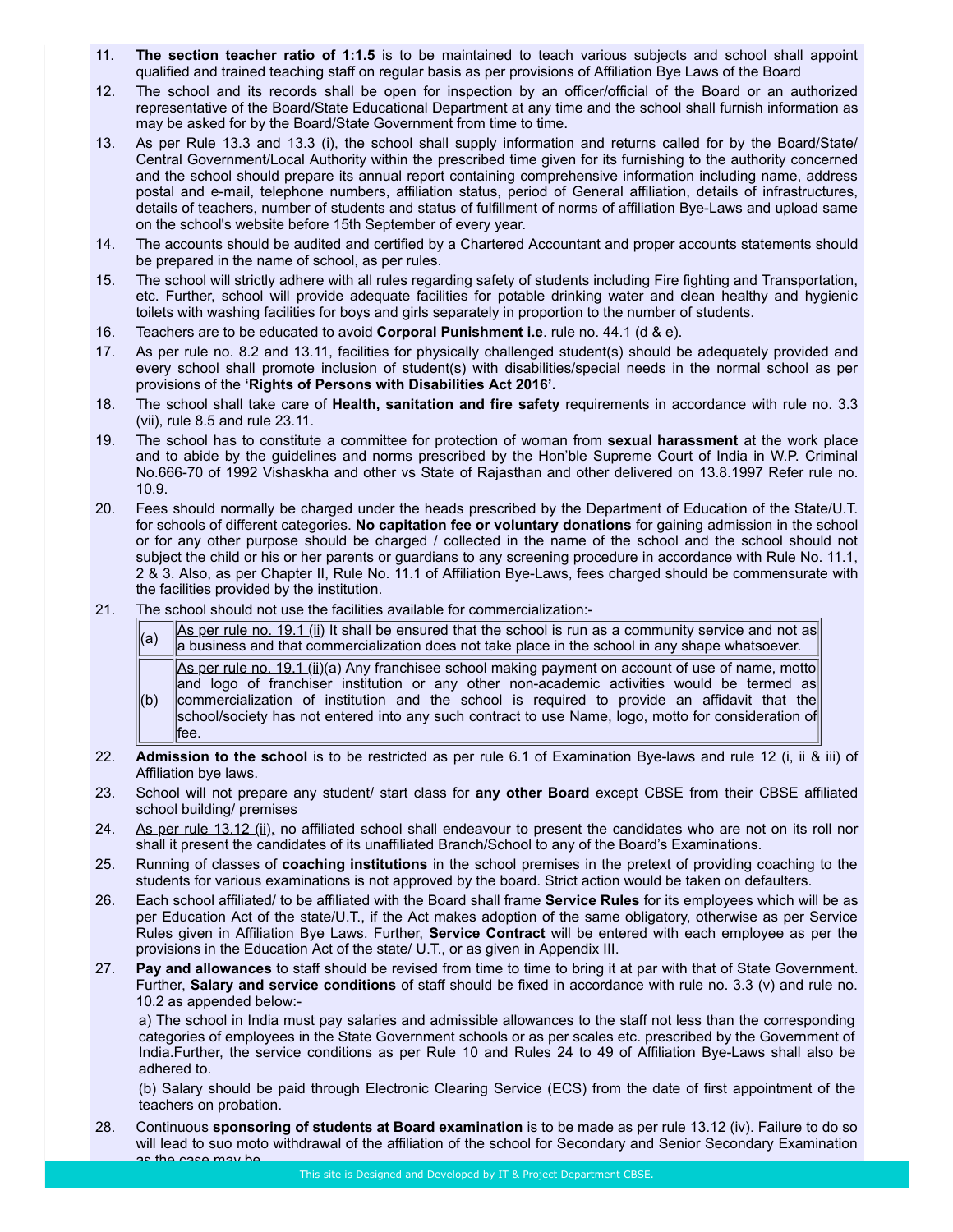conducted by the board and evaluation of answer scripts

- 30. As per rule no. 8.8 (iv & v), every affiliated school is required to develop their own website containing comprehensive information such as affiliation status, details of infrastructure, details of teachers, number of students, address-postal and e-mail, telephone nos. etc.
- 31. Strict adherence to the provisions of Wild Life Protection Act while procuring plants and animals for the use in laboratories by the school must be made in accordance with circular no. 03 dated 21 May 2013
- 32. As per rule 15.1 (d), the school will follow the syllabus on the basis of curriculum prescribed by NCERT/ CBSE and text books published by NCERT/CBSE for the Middle classes as far as practicable or exercise extreme care while selecting books of private publishers. The content must be scrutinized carefully to preclude any objectionable content that hurts the feelings of any class, community, gender, religious group in society. The school will be responsible if prescribed books are found having such content. Provided also that the school would put a list of such books prescribed by it on its website with the written declaration duly signed by the Manager and the principal to the effect that they have gone through the contents of the books prescribed by the school and owe the responsibility
- 33. As per RTE act 2009 and Chapter IX rule No. 53.2.2(a) and 53.3, a teacher appointed to teach Class I to V and VI to VIII should pass in the Central Teacher Eligibility Test (CTET)/ State Teacher Eligibility Test (TET) conducted by the appropriate Government in accordance with the guidelines framed by the NCTE for the purpose
- 34. As per rule no. 3.3 h (vi), every school should organize at least one week training programme for teachers every year in association with any teachers training institute recognized by the State or Central Government or by any agency identified by the Board
- 35. Every secondary and senior secondary school shall appoint a person on full time basis for performing the duties of a Health Wellness teacher as per rule 53.5.
- 36. The school will create Reserve Fund as per the requirement of the Affiliation Bye Laws.
- 37. The Board would not allow any transfer of property/sale of school by one society/ Management/ Trust to another Society/Management/Trust through agreement/sale deed. In case such transaction is effected explicitly or implicitly the Board shall withdraw its affiliation with immediate effect.
- 38. The school is required to follow the safety guidelines as issued by the Board vide Circular No-Affiliation 05/2018 dated 27.03.2018 captioned Safety of Children in schools.
- 39. The school is directed to submit an affidavit duly notorized with in 15 days of issuance of grant letter, as an instrument of acceptance of terms of affiliation. The school is not allowed to alter or make any changes in the contents of the affidavit. The format of affidavit is attached with this letter.
- 40. 5-6 names of persons not below the rank of Principal of Sr. Secondary School affiliated with the Board be recommended so that two of them may be approved by the Board as its nominee in the School Managing Committee. Of these 2-3 may be Principals of KV/JNV
- 41. The school shall apply for further Extension of General Affiliation 'Online' through www.cbseaff.nic.in with prescribed fee and other essential documents as per the time period given by the board in this regard before the expiry of the date of General affiliation otherwise penalty as per rules will be charged for late execution of application.
- 42. The school should not start Class IX/X/XI/XII (as the case may be) without written approval of the Board. The Board shall not be responsible for any consequences in case class IX/X/XI/XII are started without obtaining the prior approval of the Board and without following the Affiliation Byelaws.
- 43. It is mandatory for every affiliated school to become a member in the local Sahodaya of CBSE schools.
- 44. In case of established violation of Affiliation Bye laws, directions given in the circulars and any of the above mentioned conditions by the school, the school would be liable for disaffiliation under Chapter V,Rule No. 17 of Affiliation Bye-laws.
- 45. Some of the important rules to be adhered to by the school were given above for drawing specific attention of the school authorities. However, the school authorities are required to acquaint themselves with the rules contained in Affiliation, Examination Bye-laws and circulars issued by the Board from time to time. Any laxity in following rules/instructions of the Board will lead to action against school as per Rule 17 of Affiliation Bye-laws.
- 46. The school is required to contact the concerned Regional Office of CBSE for allotment of school number and password for online Registration of candidates.
- 47. Concerned Regional Office is requested to allot the School number and create new email id of school (SchoolNumber@cbseshiksha.in), this will be used for all online activities and official communication with the Board . For example, if school number is 99999, then email ID will be 99999@cbseshiksha.in. Password for first time login for new email ID will be shared to you on school's email ID/ Mobile number of Principal given at the time of applying online for affiliation.
- 48. School is requested for :
	- a. This email ID will be used for communication with CBSE only. Do not use this email ID with other people or organisations.
	- b. This email ID is not to be printed on the school letter head, to avoid its circulation in the public.
	- c. If there is a change of the Principal, proper handing over of this email ID (User ID and Password) be done between outgoing and incoming Principal .
	- d. All the examination related work and all CBSE related correspondence will be done on this email ID only.
	- e. Schools are requested to complete the process and use the email ID as per above instructions.